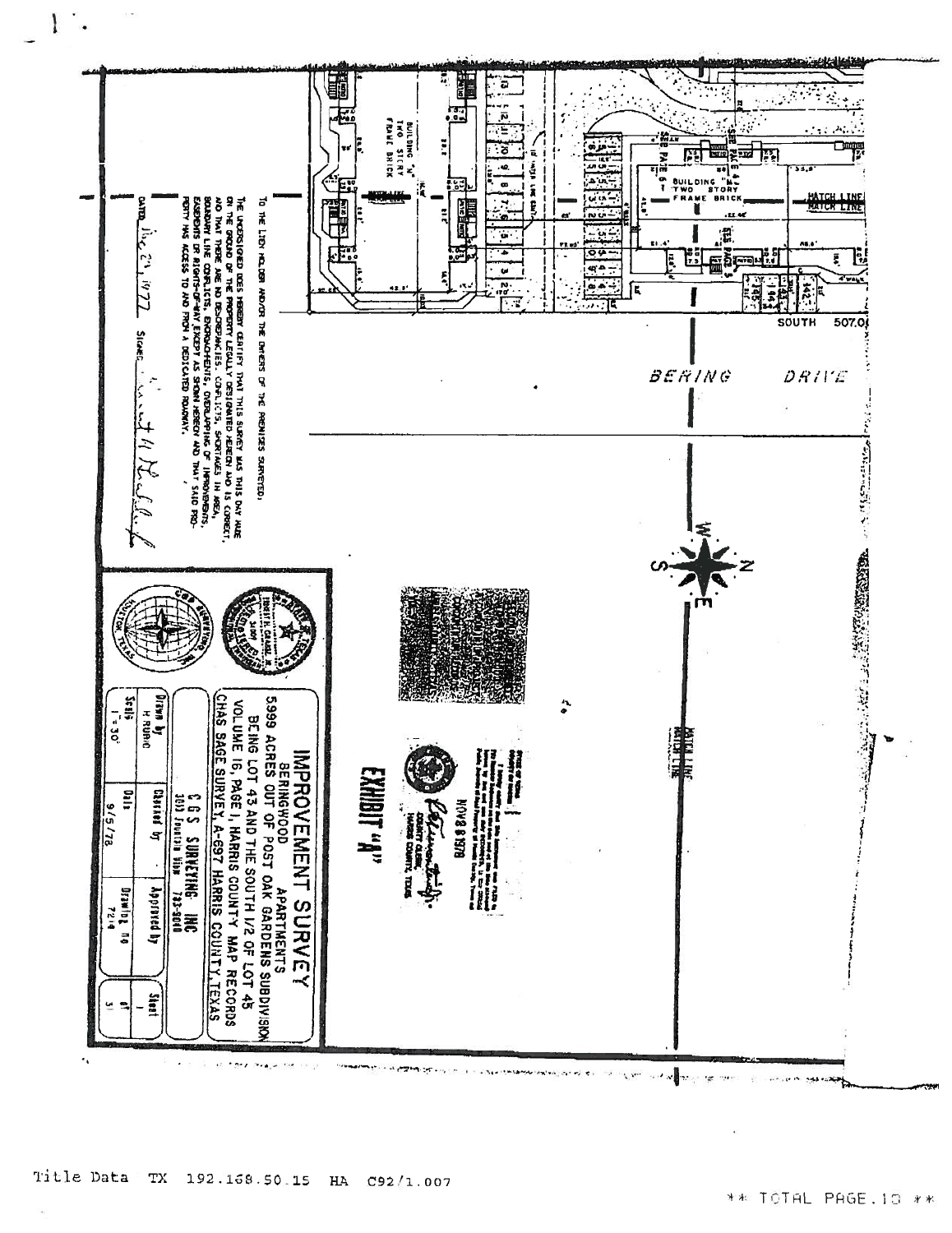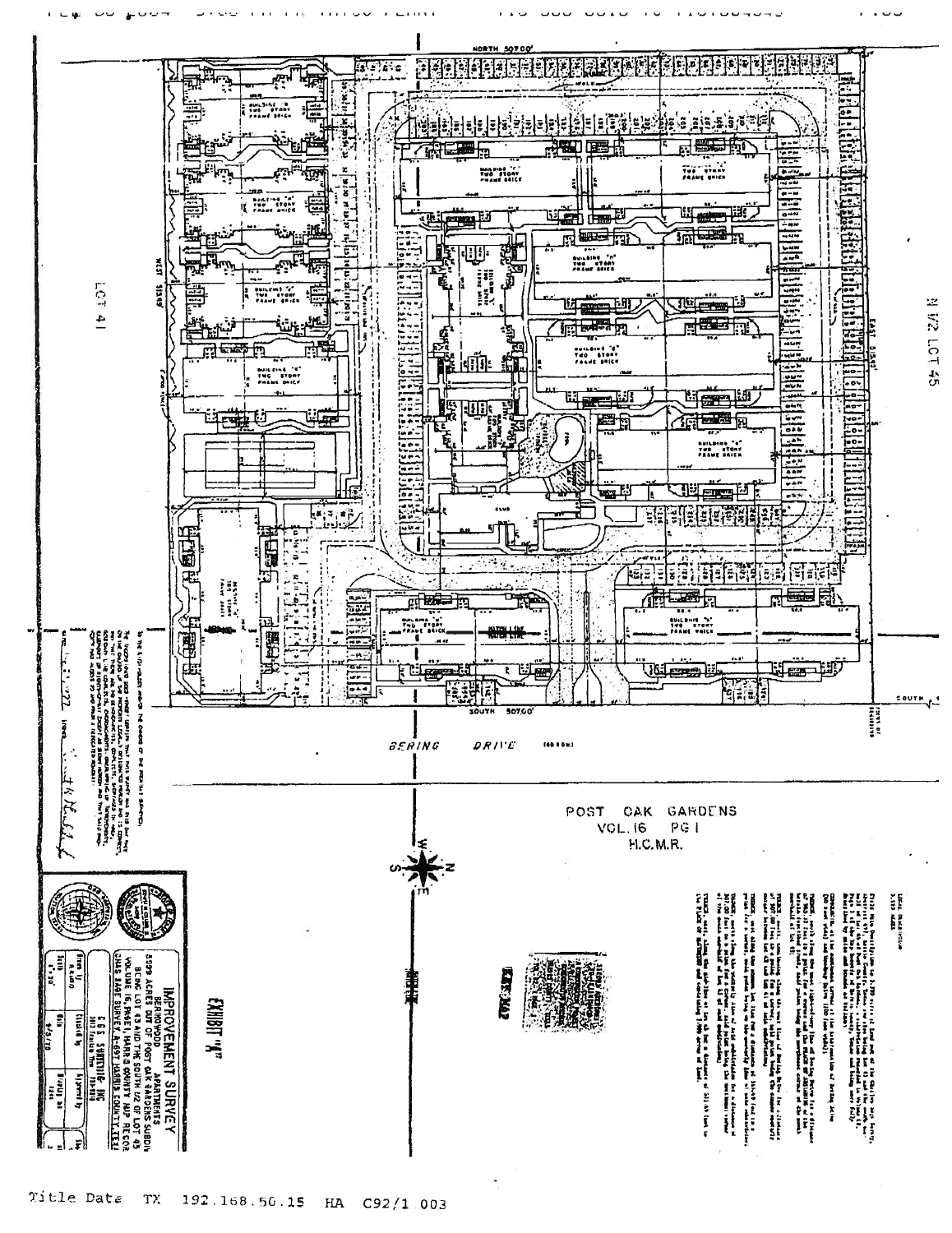

Title Data TX 192.168.50.15 HA C92/1.004

**UTUPUHU** 

**r.10**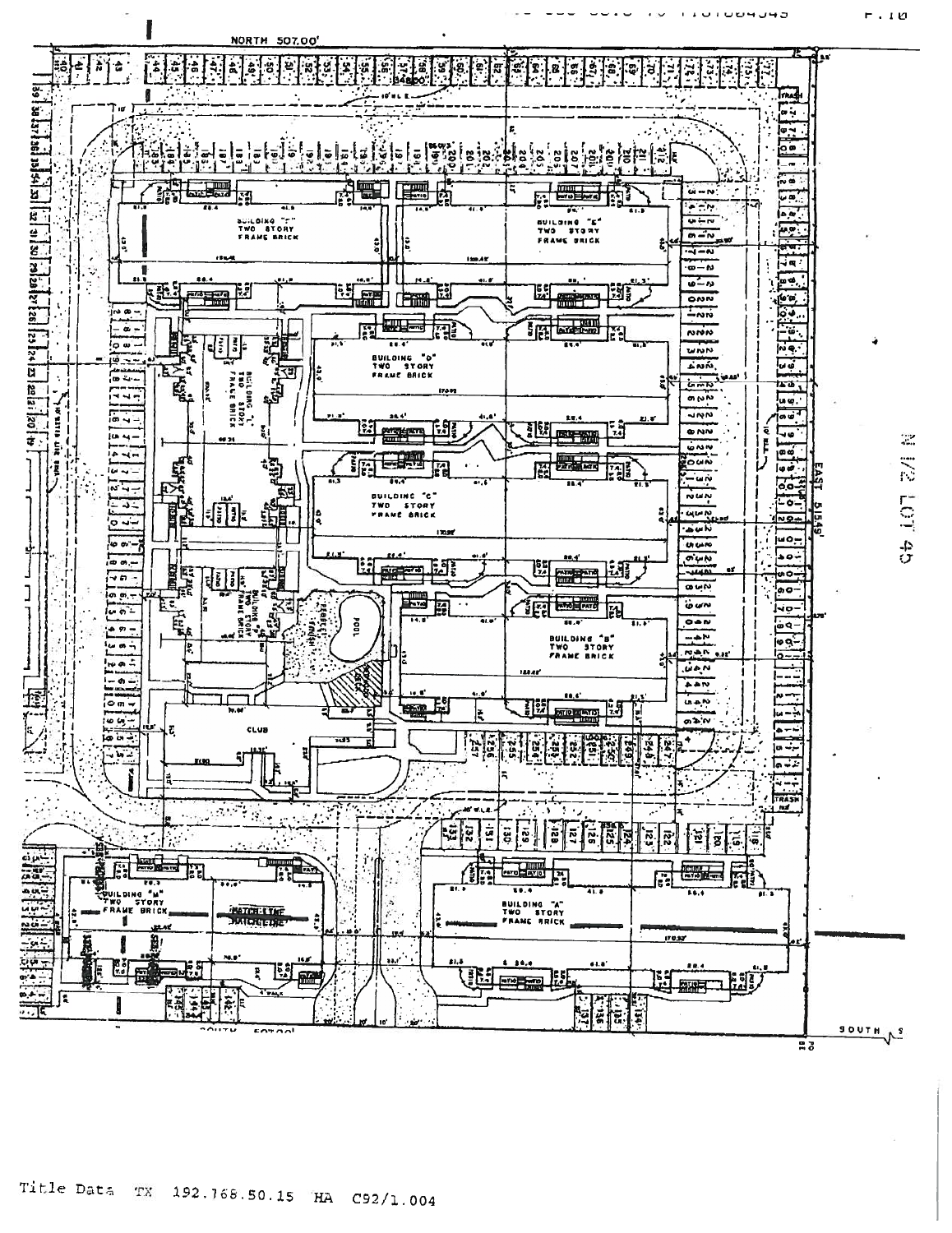